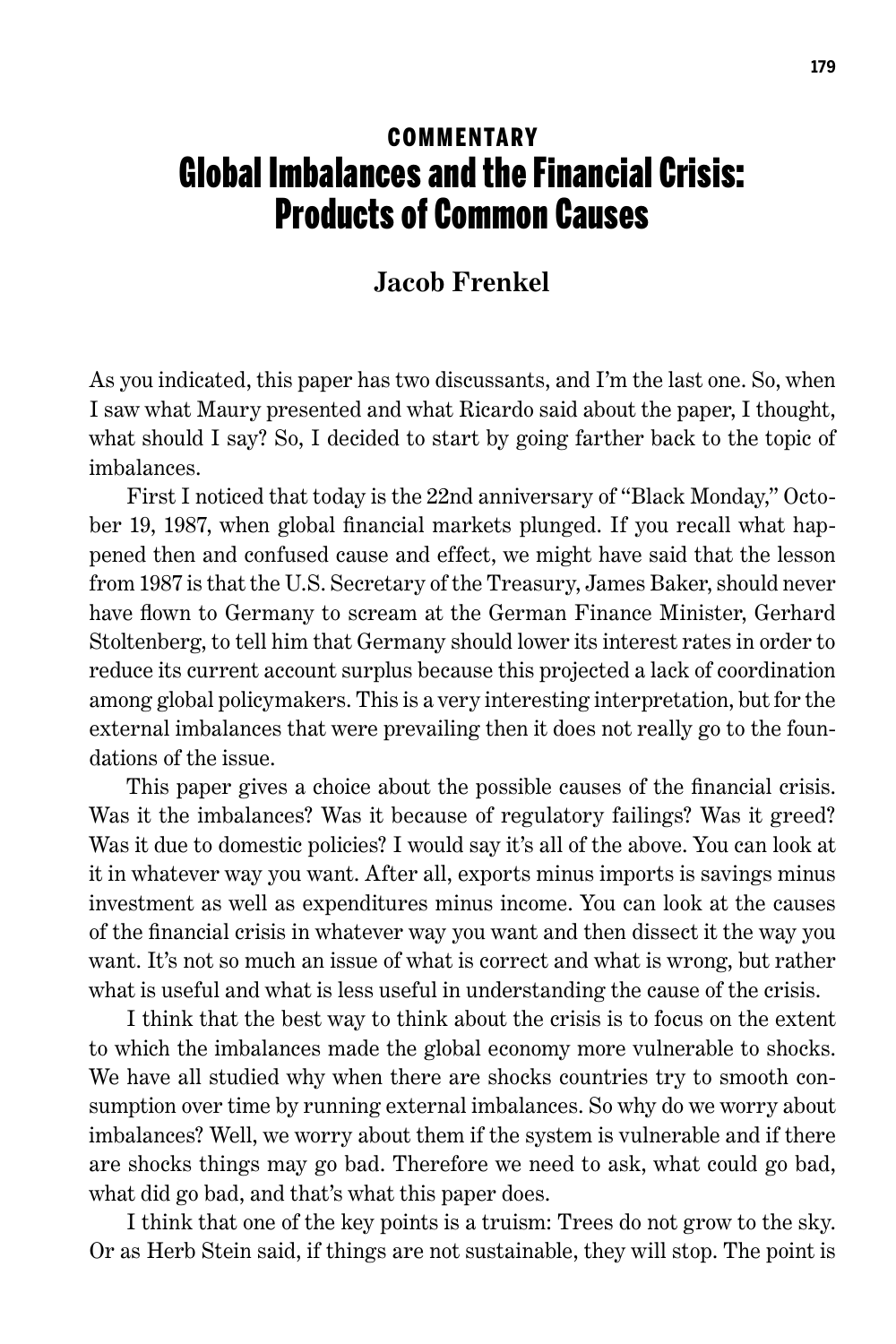not the truism itself, but rather, when things do not grow to the sky and when the unsustainability stops, how does it stop? Does it end in a crash? What are the spillovers? Do we know how to absorb the corrections and the like?

For this, I have a friend. He comes from the planet Mars, and he visits planet Earth from time to time. When he visited us this year, he saw that everyone was talking about external imbalances. He wanted to know where the imbalances are located, and I said the U.S. has a \$370 billion deficit, while Asia, primarily China, has a \$579 billion surplus. So he said, that's an interesting phenomenon. Let me try to understand, where do these imbalances come from and what's the vulnerability? And then, he remembered that the last time he visited here back in 2006, there were also imbalances and they were even larger. In 2006 the U.S. deficit was about \$800 billion, well above the \$370 billion deficit it has now. Correspondingly, China had a significantly higher surplus. At that time, the oilproducing countries and Russia also had significant surpluses, while Europe's current account was balanced. Then he asked, why are you screaming about external imbalances today? You should have screamed in 2006. And I told him, yes, my friend, but the fact that the imbalances were not sustainable in 2006 had a spillover effect, and that's what we see today in the current crisis.

Did we experience an adjustment, a correction, or a crash? From this picture, you might not be able to know fully, but some people told him, this will teach us a lesson. And he remembered that the last time he visited Earth, he went to the guillotine and saw the condemned guy go to the electric chair saying to himself, this will teach me a lesson. Well, even though it was a little bit too late for the condemned guy my friend said to him, will you learn, will you remember?

And then, my friend remembered that when he went to Wall Street in the past, they told him that there are two types of investors, those with short memories and those with no memories. He said, how can I be sure that all of these reforms will ensure that we are not going to be there again? He realized that all of these stories about greed are true, but we cannot expect regulation to change greed. The role of regulation is to ensure that the system with all its human nature traits will not be a dangerous system; don't look for a moralistic, ethical approach, but rather look at the incentives and be sure that things work well. In fact, as you compare the reality today in late 2009 to last year, my friend sees that credit spreads are shrinking, risk capital is starting to come back, the system is a bit more transparent, and there is discussion about better accountability and accounting. And he says, be careful. Remember that this discussion was much more vocal when the G-20 countries met in London earlier this year, but somehow the appetite to make these changes is diminishing because the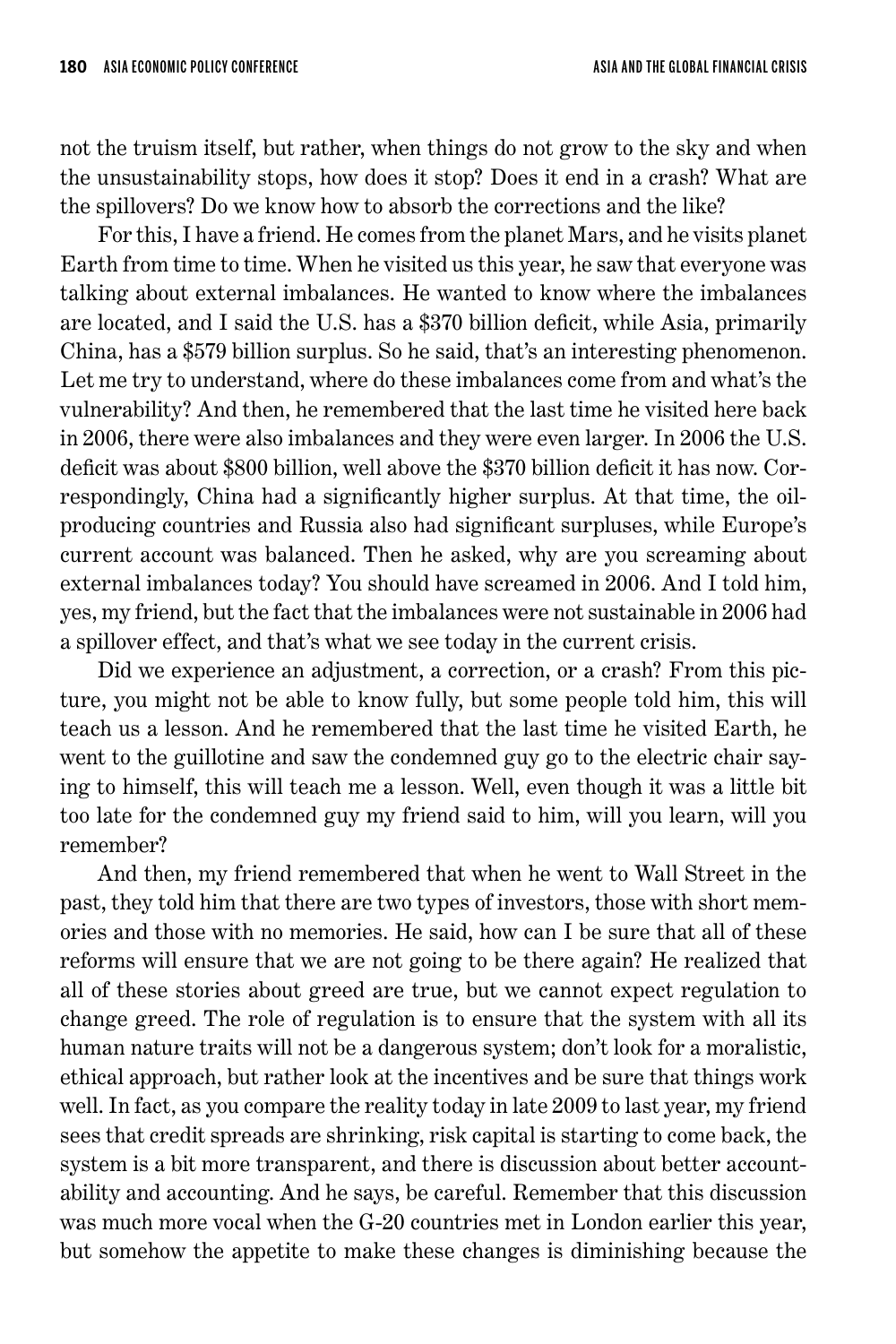statistics show there has been some improvement. So, first of all, go faster and make sure that you don't celebrate the improvement too much and too prematurely. Did we see this movie again, or have we seen it before? Because remember, my Martian friend was also at the meeting between Stoltenberg and Baker in 1987.

The so-called policy coordination framework that was developed in the 1980s did not work too well, yet we are talking about it again now. The key difference between the system of the past and the system of the present is that we are in a fast-forward mode, with markets globalizing and interacting more rapidly. Interaction can come from trade, it can come from capital markets, it can come from banking, it can come from a variety of channels. And today, the financial system is just a road on which one travels much faster than in the past, and therefore the cost of a mistake is much higher.

But then my friend said, they taught me in grammar school on Mars—by the way, on Mars there is early economic education—that S minus I is equal to the current account surplus. So, what are the fundamentals? And he says, oh my goodness, we have a huge dispersion in savings in the world. China is saving more than 50 percent of its GDP, while the U.S. is saving less than 10 percent. Obviously almost any equation will predict that in this framework, China will have a surplus and the U.S. will have a deficit if they were the only two countries in the world. But remember, he told me, they are not the only two countries, so you can't analyze bilateral deficits and surpluses in a multicountry world. Then he asked, so why did you send your Secretary of the Treasury to China to ask them to appreciate their currency? I said, because this may improve the X minus M. He said, yes, but don't forget it is the same thing as S minus I; why would anyone save less if you allow the currency to appreciate? Can't you find a better policy framework that will reduce the incentive to save, that will induce them to pay dividends and reduce the corporate retained earnings, that will encourage them to develop their social security system, pension system, and secondary financial markets so that individuals and companies will not need to self-insure so much but will instead use the market, et cetera? So, the question is, why are they afraid to appreciate? And the answer is because they are worried about employment and they depend on exports; therefore they really don't want to create a slowdown. If that's the case, why don't you push for more structural reforms so the change in the exchange rate will not have such devastating real effects?

This is the dialog that is going on between the economist and those who read the headlines of the popular press. But where this discussion becomes potentially dangerous, if not lethal, is when you ask, who holds reserves in the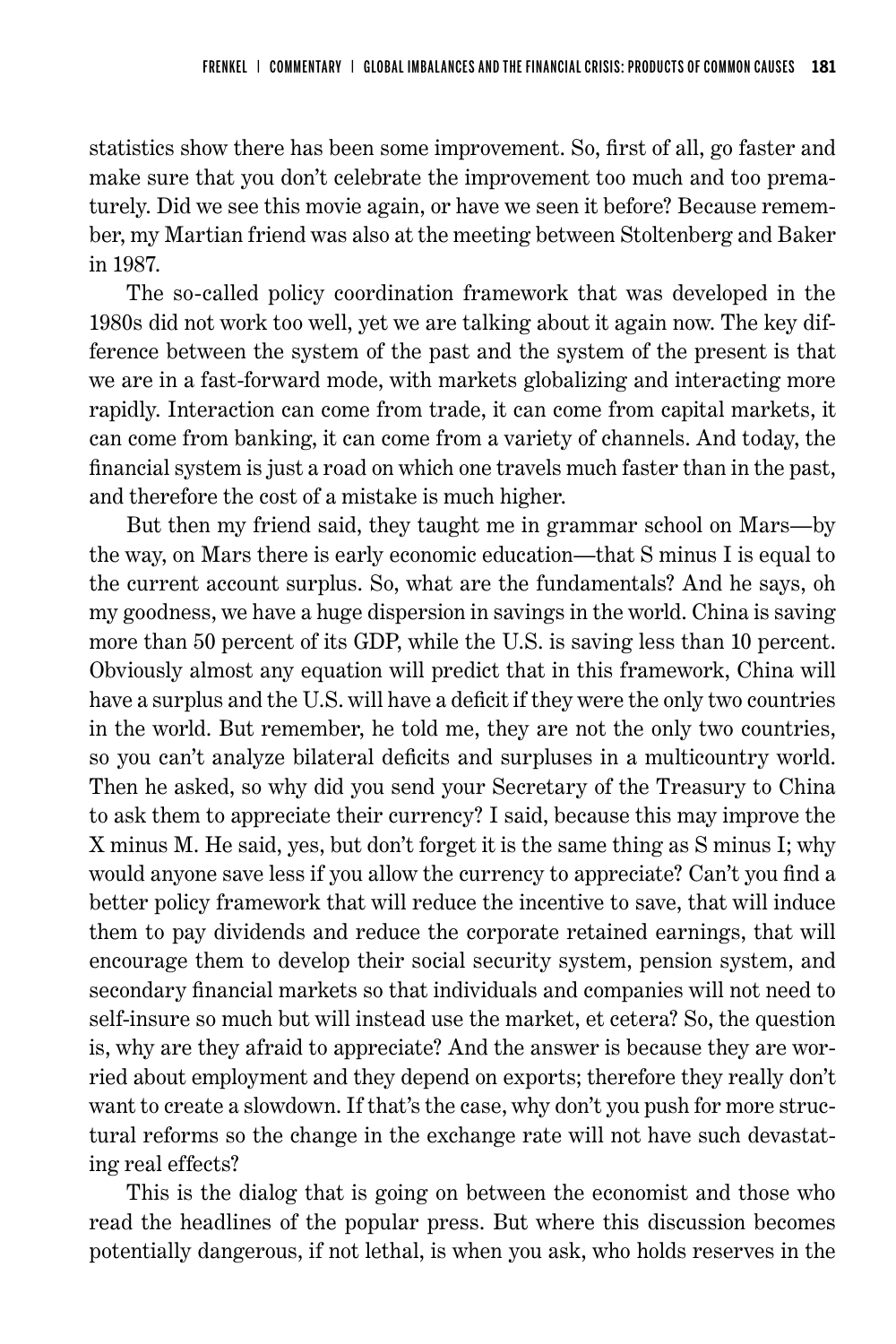world? Then you notice that today China is holding \$2.27 billion of reserves, twice as much as the second largest holder, Japan, and a very significant part of that has accumulated in the last few years. In fact, the flow, the accumulation of reserves during the past four years in China has been 10 times as much as it was in Japan.

If that's the case, then we understand why we must engage China. But what does it mean in terms of U.S. borrowing from foreign countries officially? Who abroad holds U.S. Treasury bills? Well, 25 percent or so of all outstanding Treasury bills held abroad are in China and Japan and, as we said, most of it in China was accumulated very recently. This sounds like a vulnerability.

The other vulnerabilities are that, if you look at financial markets and the size of the derivatives market in the U.S., the magnitudes are so big that you wonder how to deal with it. The Bank for International Settlements has been promoting that statistic about the size of the derivatives market for a long time. A popular solution, which I think is the right one to start with, is to make them trade in exchanges.

What about the banking system? When we see that in most regions of the world we have had write-downs and credit losses, that's the dark column, and we have had capital raised, that's the lighter column. In Europe, banks have raised more capital than write-downs. Asia, again the same. But in the U.S., capital losses and write-downs have exceeded the capital raised.

So, my Martian friend says, does that mean that banks need more capital? And the answer is yes, especially in the U.S., where systemically important institutions probably will need to have more capital. Thus requiring more capital is a key part of the kind of regulatory reform we are engaging in. But this gives the impression that, if only you come up with the right regulations, everything will be fine. Then you say not all financial institutions have been damaged to the same extent over the past couple of years. We had low interest rates that increased the appetite for risk, yet some financial institutions had better risk management and risk monitoring than others. So, we had better make sure that there is more capital, but by the same token that there is far better risk management.

And what about the very large financial institutions? Well, we are talking a lot about exit strategies for the Fed, and we have heard the Fed explain its strategy very well. We have talked a lot about exit strategies for the Treasury, but the fiscal exit strategy is not articulated very well. In addition, there is another exit strategy that needs to be discussed, which is an exit strategy from the paradigm of too-big-to-fail. This is where we find moral hazard and everything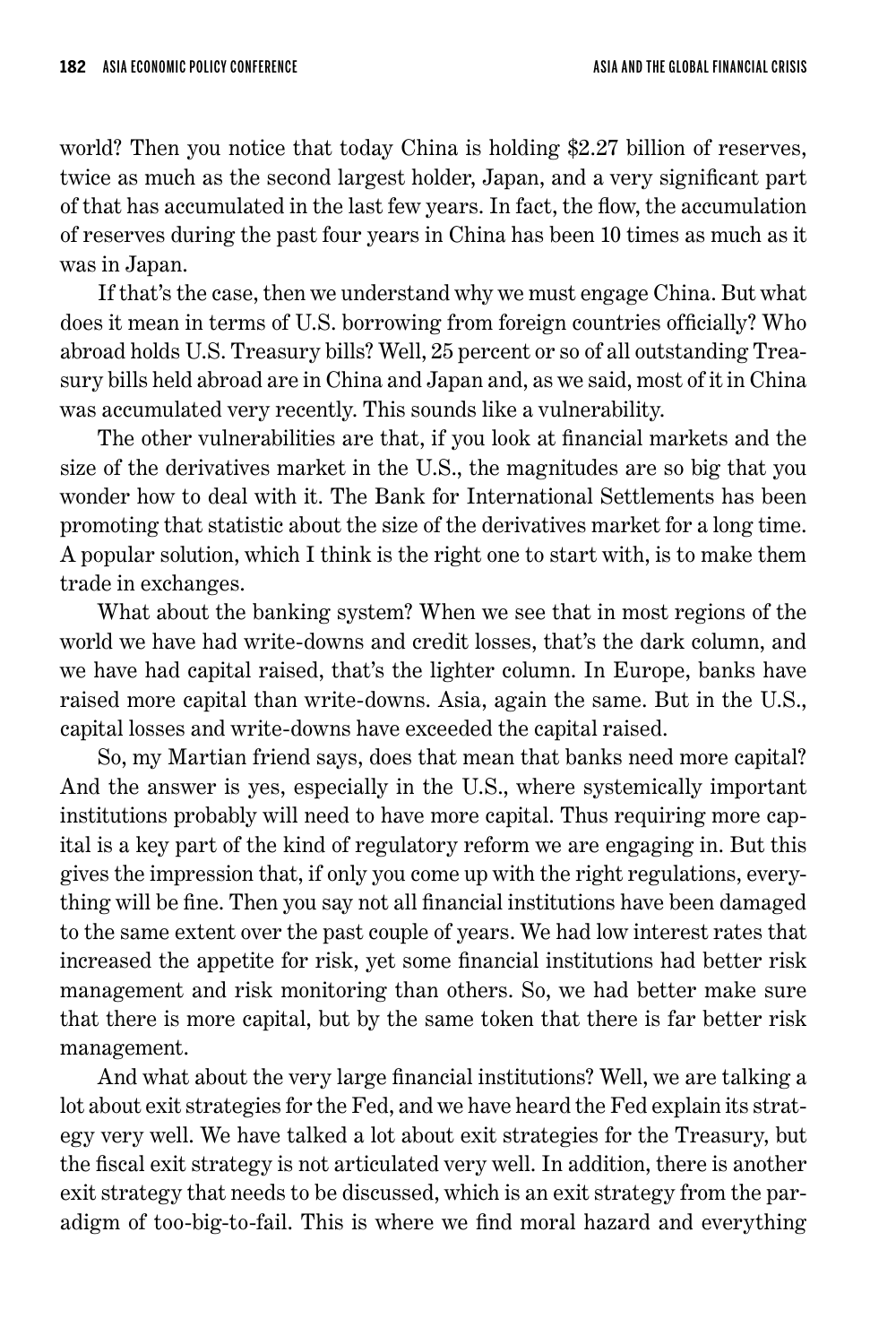else that ties the hands of policymakers. And that's why I think the notion of a resolution mechanism for large companies that go bad is a very important one. By the same token, maybe some of these companies should not be so large, especially if they move away from their core businesses and competencies. So I would say that, while the regulatory stuff is very important, it's not a panacea. It has to be done right, especially if you want to continue with globalization and not be afraid of external imbalances that can destroy everything. If you understand the background, then you had better make sure you don't create the framework for a devastating regulatory arbitrage albatross. And in order to not create such a framework, policy harmonization should involve harmonization of regulatory frameworks in an interconnected world.

In the old days 22 years ago, when Andrew Crockett, Morris Goldstein, and I were working on policy coordination for the G-5 countries which later became the G-7, the notion was to coordinate global fiscal policies through the "tango principle": you go forwards, they go backwards—it was a complete illusion, it never worked, it will never work. So, it is really a matter of policy cooperation, policy harmonization of the regulatory framework, not of policy actions.

We do have a world today in which the major countries run large fiscal deficits. So, we have huge and growing fiscal deficits around the world. And we say that this is a good thing because it's supposed to stimulate economic recovery. But it hasn't stimulated so well yet. So you ask yourself, why doesn't it do what it was supposed to by the simple spending multiplier?

To me one of the reasons is that there is no clear articulation of how you get out of this box of growing stocks of government debt. How do you exit? It is clear to me that if you say that you are going to have a very large deficit although everyone knows that trees do not grow to the sky—but you don't say whether it will be resolved by higher taxes on capital, higher taxes on labor, or more protectionism, it paralyzes economic performance. So, I think that one does not need to say, let's withdraw the stimulus today, in order to articulate how you will withdraw it when you do. And frankly, if you articulate it very well, I don't think you will need another stimulus package. But at the end of the day, we see now that debt is increasing to levels that we have rarely seen, and it's that way all over the world.

So you ask yourself, what happens in a world in which public debt is so big but there are no signs of how you can get out of it? Who is being crowded out? And then you realize that basically, we had a problem that started from excess leverage—excess leverage of households, excess leverage of banks, excess leverage of firms—and then suddenly something happened. Trees stopped growing